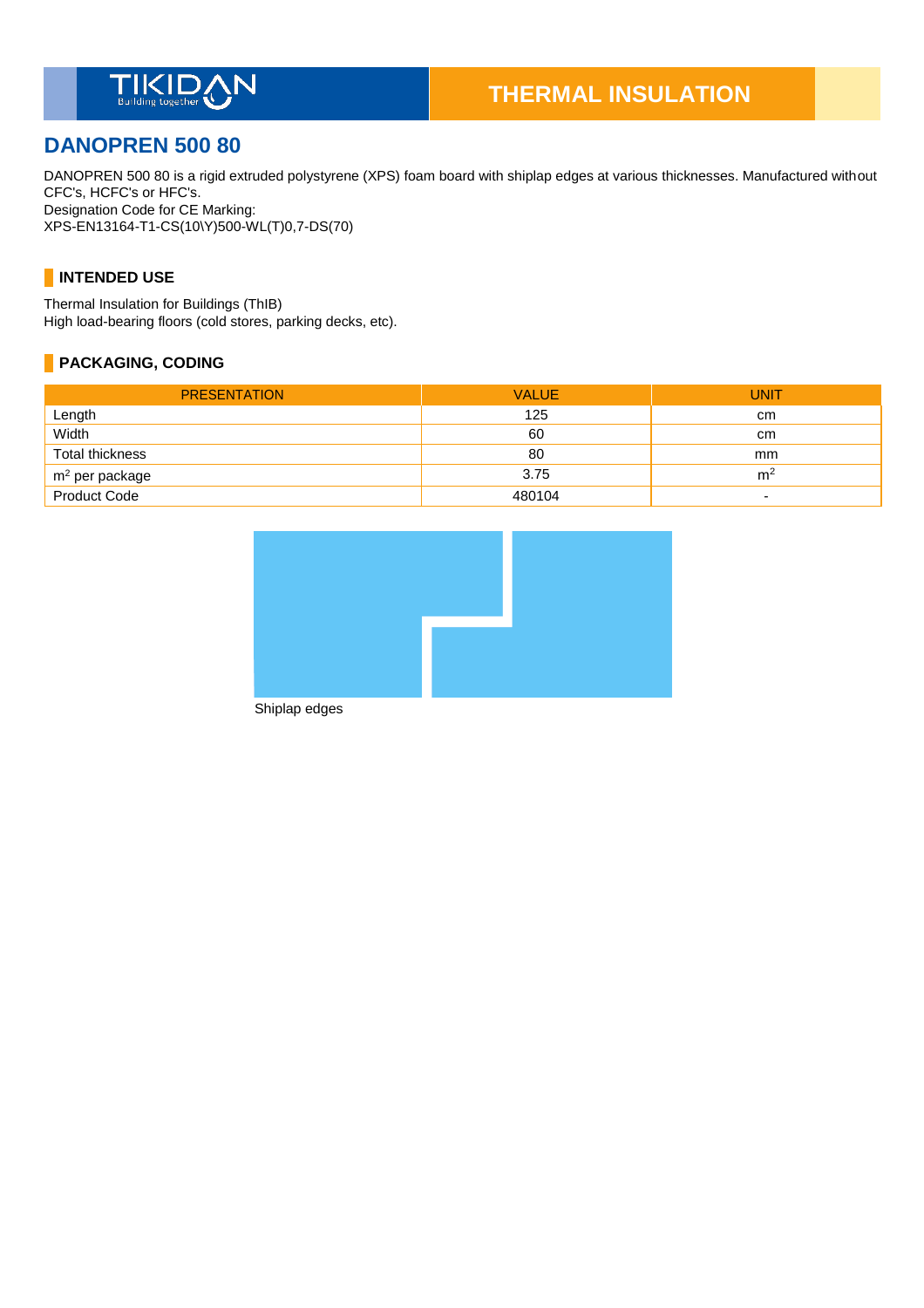# **TECHNICAL DATA**

| <b>TECHNICAL DATA</b>                                  | <b>VALUE</b> | <b>UNIT</b>              | <b>STANDARD</b> |
|--------------------------------------------------------|--------------|--------------------------|-----------------|
| <b>Thickness</b>                                       | 80           | mm                       | <b>EN 823</b>   |
| Thickness tolerance                                    | $-2/+3$      | mm                       | <b>EN 823</b>   |
| Length                                                 | 125          | cm                       | <b>EN 822</b>   |
| Length tolerance                                       | $-8/+8$      | mm                       | <b>EN 822</b>   |
| Width                                                  | 60           | cm                       | <b>EN 822</b>   |
| <b>Width Tolerance</b>                                 | $-8/+8$      | mm                       | <b>EN 822</b>   |
| <b>Flatness</b>                                        | 6            | mm/m                     | <b>EN 825</b>   |
| Squareness                                             | 5            | mm/m                     | <b>EN 824</b>   |
| Thermal conductivity (1)                               | 0,036        | W/mK                     | EN 12667        |
| <b>Thermal Resistance</b>                              | 2.20         | $m^2$ K/W                | EN 12667        |
| Compression strength (2)                               | $\geq 500$   | kPa                      | <b>EN 826</b>   |
| Compressive creep max 2% deflection after 50 years (3) | $\geq 150$   | kPa                      | <b>EN 1606</b>  |
| Long-term water absorption by total immersion          | $\leq 0.7$   | Vol.%                    | EN 12087        |
| Long-term water absorption by diffusion                | $\leq$ 3     | Vol.%                    | EN 12088        |
| Water absorption by freeze-thaw cycling                | $\leq 1$     | Vol.%                    | EN 12091        |
| Water vapour diffusion resistance factor ( $\mu$ ) (4) | $\geq 80$    | ä,                       | EN 12086        |
| <b>Dimensional Stability</b>                           | $\leq 5$     | %                        | EN 1604         |
| Reaction to fire                                       | E            | Euroclase                | EN 13501-01     |
| Coefficient of linear thermal expansion                | 0,07         | $mm/m-K$                 |                 |
|                                                        | $-50/ + 75$  | $^{\circ}C$              |                 |
| Specific heat                                          | 1.450        | J/kg·K                   |                 |
| Nominal density                                        | 38           | kg/m <sup>3</sup>        | EN 1602         |
| Capillarity                                            | Null         | $\blacksquare$           |                 |
| Edge treatment                                         | Shiplap      | $\overline{\phantom{a}}$ |                 |
| Surface                                                | Skinned      |                          |                 |

(1) Declared thermal conductivity  $\lambda_D$  according to EN 13164 (§ 4.2.1; Annex A; Annexes C.2 y C.4.1)

EN 13164. Harmonized Technical Specification for factory made thermal insulation XPS foam products. Valid for CE marking and voluntary quality marks purposes.

(2) Short-term (instant) test method; value reached at yield point or 10% deformation, whatever it comes first.

(3) Creep: long-term deformation under constant loading

(4) For skinned products it depends on thickness: the higher the thickness, the lesser the m-value

### **TECHNICAL SPECIFICATION DESCRIPTION**

m<sup>2</sup> of high load-bearing floors (cold stores, parking decks, etc) thermal insulation, by means of DANOPREN 500 extruded polystyrene (XPS) rigid foam boards of \_\_\_mm thickness, with a declared thermal conductivity  $\lambda D =$  \_\_\_W/m·K; declared thermal resistance RD = \_\_\_\_m<sup>2</sup> K/W; Euroclass E fire reaction classification, according to EN 13501-1 and designation code XPS-EN13164-T1-CS (10\Y)500-WL(T)0,7-DS (70), according to EN 13164 harmonized technical specifications.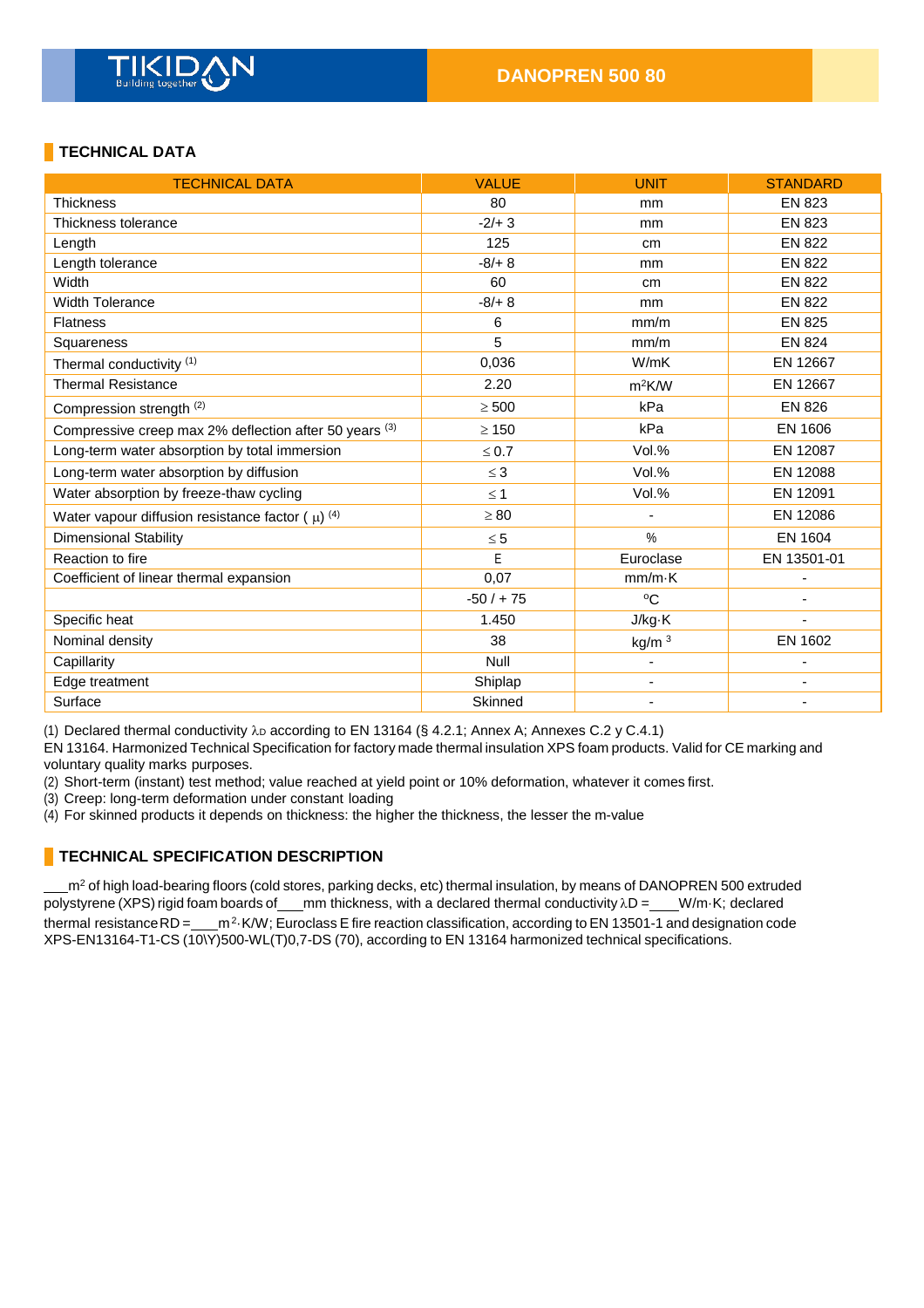### **STANDARDS & CERTIFICATION**

Main regulatory/standardization references

- EPBD Recast 2010/31/EU. Energy Performance of Buildings

- UK: Building Regulations 2010 (SI 2010/2214) amended in 2012 and 2013. Approved Documents (2013) - L1A, L1B, L2A, L2B.

Standard Assessment Procedure - SAP 2012

- Construction Products Regulation (UE) 305/2011 laying down the harmonised conditions for the marketing of construction products.
- EN 13164. Thermal insulation products for buildings Factory made extruded polystyrene foam (XPS) products Specification

#### CE marking

Conformity according to EN 13164 for all DANOSA factory made XPS products in Europe.

#### Quality management

Registered Firm in compliance with EN ISO 9001, granted by BUREAU VERITAS to DANOSA XPS manufacturing site at Tudela (Navarra-Spain)

Registered Firm in compliance with EN ISO 9001, granted by BUREAU VERITAS to DANOSA XPS manufacturing site at Leiria (Portugal).

### **ADVANTAGES AND BENEFITS**

- Easy and safe handling of the DANOPREN 500 XPS boards: they are light, do not irritate the skin, do not give off dust, maintain their physical integrity. Consequence: easier storage and installation job on-site.

- Negligible long-term water absorption. Two consequences: 1. Storage and installation job can be done even under adverse weather conditions; 2. Thermal performance is not degradated by long-term water absorption.

- Long-term high compressive and mechanical strength. Two consequences: 1. The XPS boards are robust enough to withstand rough handling during transport and installation without losing their physical integrity or their performance as thermal insulation; 2. Where placed under permanent load, the thickness and, therefore, the Thermal Resistance (obviously proportional to the thickness), will be maintained at long-term.

- Thanks to its water absorption and mechanical resistance, the DANOPREN 500 XPS boards, properly installed, show a durability equal to the service life of the building in which they are incorporated. Three consequences: 1. Continuous energy saving; 2. Equivalent continuous reduction of CO2 emissions, and 3. Maintenance costs (repair, replacement) null.

- Besides, due to these water absorption and mechanical long-term resistances, the DANOPREN 500 XPS boards can be installed on the waterproofing membrane, protecting it from mechanical damage and thermal shock, as per the well-known "inverted roof" concept.

- Eventually, and depending on the installation system, it may be feasible to re-use the DANOPREN 500 XPS boards. As a consequence, a maximum level of environmental sustainability can be obtained, closing the product life-cycle by opening a new life-cycle within the concept "from cradle to cradle".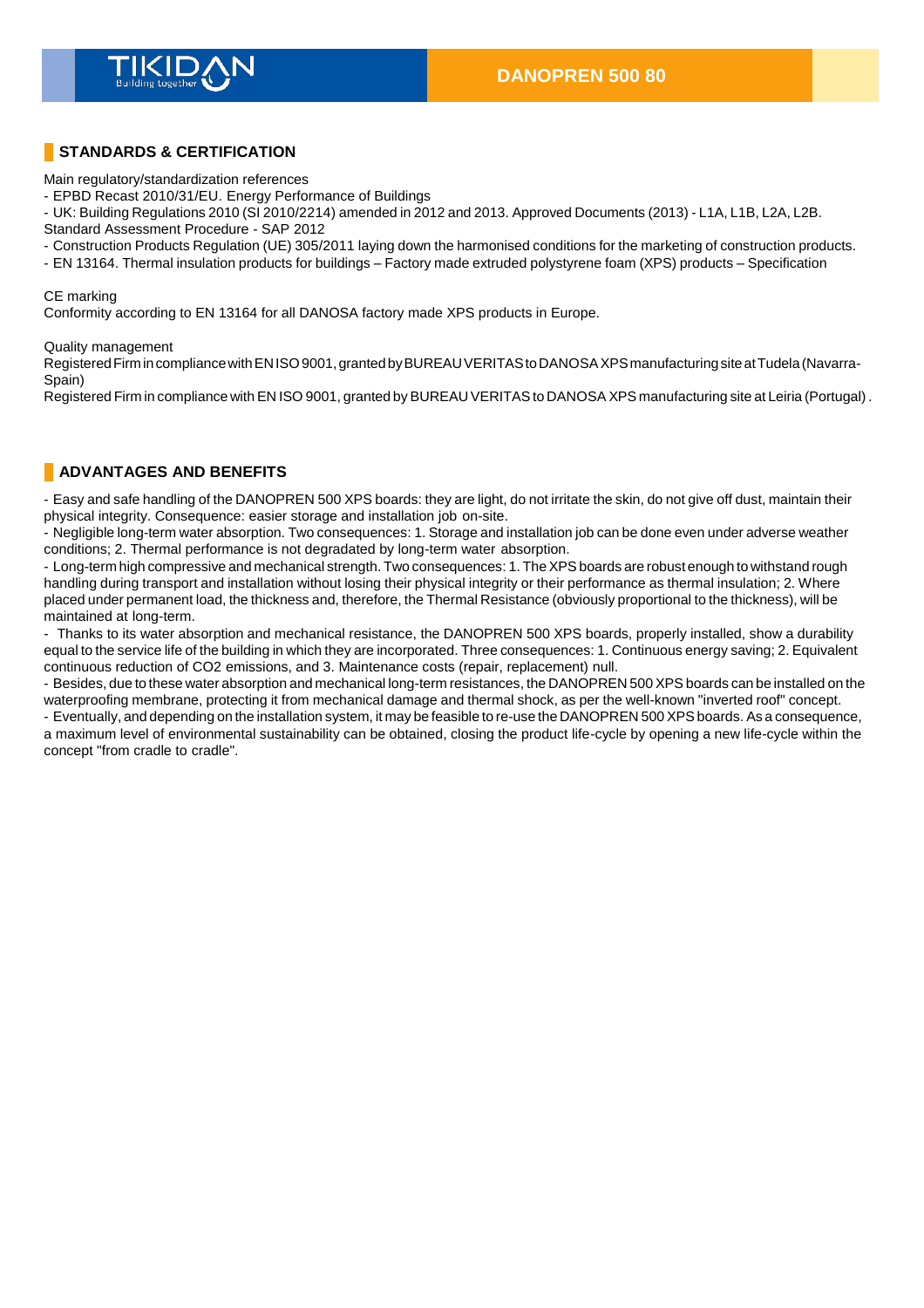

# **INSTALLATION**

INVERTED ROOF.

- The floor or parking deck structure load-bearing capacity will be carefully checked.
- The structural deck must show proper leveling and flatness (checked with a 2 m rule level).
- Before installing DANOPREN 500 XPS boards on a parking deck it is recommended to run a leakagetest.

- For industrial floors or parking decks the imposed loads are rather higher than the usual ones for residential floors or roofs. Therefore it is recommended the use of DANOPREN 500 XPS boards, that show a higher compressive strength (almost double). Imposed loads must be checked in order not to exceed the compressive creep max 2% deflection after 50 years. In the case of DANOPREN 500 it is recommended not to exceed a value of 150 kPa.

- DANOPREN 500 XPS boards are part of a waterproofing system, therefore the systems and indications reflected in the Danosa solutions technical manual, product/systems specifications and other technical documentation should be taken into account.

- A suitable separation layer (for instance a fabric like DANOFELTPY150) shall be installed between the DANOPREN 500 XPS boards and the waterproofing membrane, especially in case where it might arise any chemical incompatibility, such as in the case of PVC membranes (in this case, a fabric like DANOFELT PY 300 ).

- DANOPREN 500 XPS boards shall be installed loose-laid. Otherwise, a justification why not must be provided.
- DANOPREN 500 XPS boards shall be installed with staggered joints between successive rows.

- DANOPREN 500 XPS boards shall be installed with all their joints tight.

- When close to every detailing, the DANOPREN 500 XPS boards will form the joint with at least a 5 mm tolerance.

- A suitable separation layer (for instance a fabric like DANOFELTPY200) shall be installed between the DANOPREN 500 XPS boards and the ballast (gravel or paving).

- When installing a parking deck the traffic bearing layer must be installed immediately, in order to avoid possible wind uplift of the DANOPREN 500 XPS boards. Usually it is formed with a concrete slab or interlocking pavers, in both cases over a well compacted 40 mm thick sand layer.

### **INDICATIONS AND IMPORTANT RECOMMENDATIONS**

- DANOPREN XPSboards suffer irreversible dimensional changes if exposed for a long time at high temperatures. The maximum working service temperature is 75 °C.

- DANOPREN XPS boards, in direct contact with substances or materials containing volatile compounds, are exposed to solvents attack. The adhesive manufacturer's recommendations concerning its compatibility with polystyrene foam should be taken into account.

- DANOPREN XPS boards can be stored outdoors. They are unaffected by rain, snow or ice. Accumulated dirt can be easily washed. Stored for an extended period of time, the boards should be protected from direct sunlight, preferably in their original packaging. When kept indoors, it should be properly ventilated.

- The XPS boards must be kept away from heat or flames sources. DANOPREN products contain a flame retardant additive to inhibit accidental ignition from a small fire source, but the boards are combustible and, if exposed to an intensive fire, may burn rapidly. Fire classification is based on small scale tests, which may not reflect the reaction of the products in its end use state under actual fire conditions.

- For more information, refer to the product SDS.

### **HANDLING, STORAGE AND PRESERVATION**

- DANOPREN XPSboards suffer irreversible dimensional changes if exposed for a long time at high temperatures. The maximum working service temperature is 75 °C.

- DANOPREN XPS boards, in direct contact with substances or materials containing volatile compounds, are exposed to solvents attack. The adhesive manufacturer's recommendations concerning its compatibility with polystyrene foam should be taken into account.

- DANOPREN XPS boards can be stored outdoors. They are unaffected by rain, snow or ice. Accumulated dirt can be easily washed. Stored for an extended period of time, the boards should be protected from direct sunlight, preferably in their original packaging. When kept indoors, it should be properly ventilated.

- The XPS boards must be kept away from heat or flames sources. DANOPREN products contain a flame retardant additive to inhibit accidental ignition from a small fire source, but the boards are combustible and, if exposed to an intensive fire, may burn rapidly. Fire classification is based on small scale tests, which may not reflect the reaction of the products in its end use state under actual fire conditions.

- For more information, refer to the product SDS.